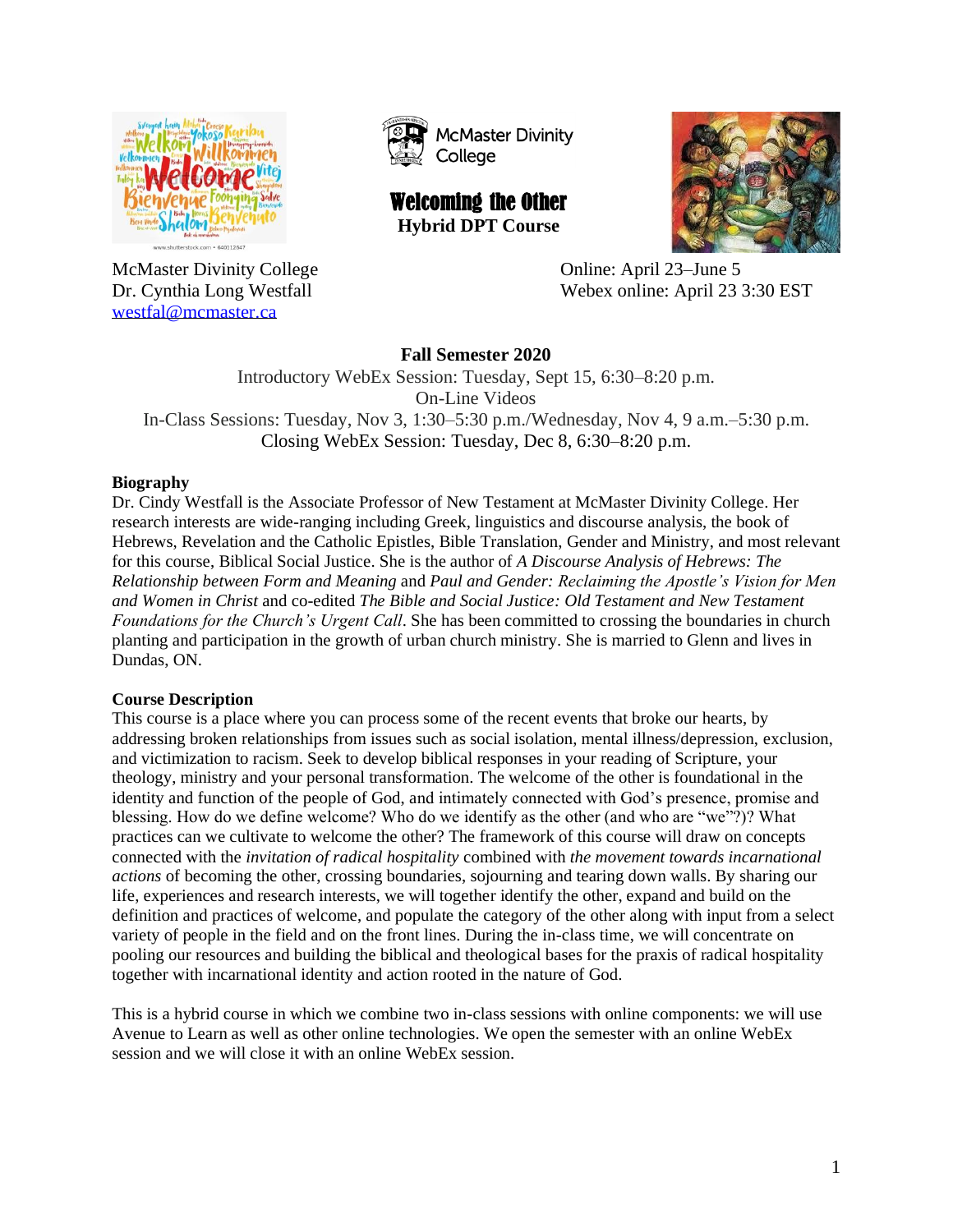## **Course Objectives**

*Knowing*

- Understand how the design of practice-led research intersects and functions in the relationship between one's identity, life experience, ministry and research interest and specific practices of welcoming the other
- Possess a strong biblical and theological basis for your practice-led research that can be clearly articulated
- Extend your understanding of welcome and the other to larger contexts and new possibilities.

## *Doing*

- Develop your specialization in terms of the nature and needs of your ministry target group and the practices/disciplines of welcome
- Present your work, accept critique & function as a resource to others in the course
- Design practical implementation of appropriate actions
- Demonstrate practice-led research in writing

## *Being*

- Awareness of your place, connection and circle of influence
- Cultivated empathy for the other based on who you are & your past experience
- Commitment to hospitality and an incarnational ministry consistent with your calling
- Maturing habits of devotion  $\&$  self-care that support the demanding nature of the discipline

## **Core Texts to be included in the Reading**

Oden, Amy. *And You Welcomed Me: A Sourcebook on Early Hospitality as a Christian Tradition*. Nashville: Abingdon, 2010. 318 pp.

- Pohl, Christine. *Making Room: Recovering Hospitality as a Christian Tradition*. Brewster, MA: Paraclete Press, 2011. 219 pp.
- Warren, Michelle Ferrigno. *The Power of Proximity: Moving Beyond Awareness to Action.* Downers Grove, IL: InterVarsity, 2017. 182 pp.
- Volf, Miraslav. *Exclusion and Embrace: A Theological Exploration of Identity, Otherness, and Reconciliation.* Updated ed; Nashville: Abingdon, 2019. 336 pp.
- Papers distributed to the class through Avenue to Learn and Dropbox

#### **Recommended**

Fraser, Eloise Renich. *Confessions of a Beginning Theologian*. Downers Grove: IVP Academic, 1998.

#### **Textbook Purchase**

The bookstore will be open for in-person shopping by appointment only, starting September 8, 2020. Textbooks can be ordered ahead of time with free delivery by contacting Bernice at [books@readon.ca.](mailto:books@readon.ca)

#### **Course Requirements**

*View Online Videos* (attendance) Students are required to view the scheduled weekly videos online.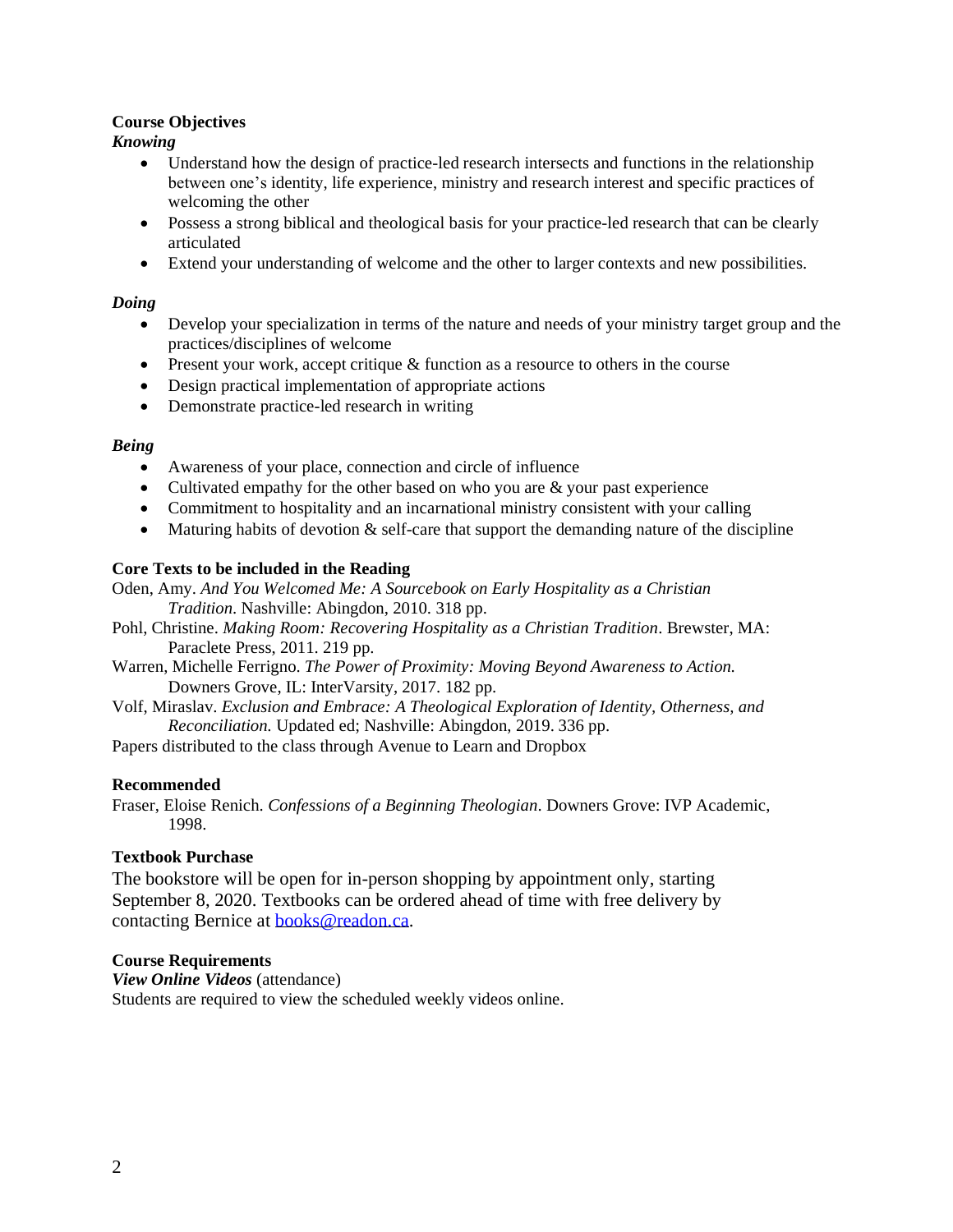#### *Online Participation* (15%)

There will be a couple of venues in which you can contribute to the course on Avenue to Learn (A2L): (1) you will perform and submit any "exercises" in the weekly videos (2) you will share content or initiate topics of discussion as directed in online presentations and (3) you will respond or interact with the contribution/content/topics of others. Contribute content once a week and interact with a minimum interaction or response to five others each week (on the average).

## *Reading Report* (15%)

Complete **4,000 pages of reading** for the course and submit a **bibliography due 11:59 p.m. on December 11, submitted to A2L in PDF form.** List the book, the pages read and summarizes the percentage of reading. You may include books from your Preliminary Annotated Bibliography, but omit any material that you have read for previous courses and the papers of other students.

## **Written assignments**

## *Preliminary Annotated Bibliography & Presentation* (10%)

The student will develop an annotated bibliography of approximately 5–10 resources (at least 1,500 pages) that are the most informative related to your specific interest/category of "other" in the area of your research interest (see schedule for categories), and write a 100-150 word annotation for each resource. Relevant resources previously read for other courses may be submitted (mark with \*). This is your summary of the best sources available in your area of interest. **Submit this assignment to A2L and to DropBox in PDF form due 11:59 p.m. on Friday, October 16 to share with others in the course before the in class session. Be prepared to present your bibliography in our in-class session.**

## *Summary of Biblical and Theological Foundations* (20%)

Utilizing material from the class sessions, online materials and reading the student will describe the biblical and theological basis for *your specific practice-led research* in welcoming the other. **The paper will be approximately 3,000 words (12 pages), and due 11:59 p.m. on Monday, November 9, submitted to A2L in PDF form.**

Include footnotes and bibliography. For all matters of style and form, consult the McMaster Divinity College Style Guidelines for Essays and Theses:

<http://www.macdiv.ca/students/documents/MacStyleGuide.pdf>

#### *Major Paper on Practice-Led Research in Welcoming the Other* (40%)

The student will demonstrate practice-led research through a particular focus/interest in welcoming the other and be prepared to discuss their research with the class on June 5. Their paper will include an introduction, five sections and a conclusion (subheadings are advised):

- Clearly explain how the paper is rooted based in your identity, experiences and practice
- Explore the challenges and problems that provoke this study (i.e. Why does this ministry practice need to be addressed?)
- Identify and develop a procedure for a methodology suitable for researching this topic.
- Integrate the biblical and theological foundations for practice from your previous paper with appropriate revisions (see #3)
- A consideration of new approaches to address and improve ministry practice (local and beyond) and reflection on the application to your own ministry.

## **The paper will be approximately 8,000 words. It is due 11:59 p.m. on Friday, December 4 (submitted to A2L) and presented during the final course session on Webex.**

Include footnotes and bibliography. For all matters of style and form, consult the McMaster Divinity College Style Guidelines for Essays and Theses: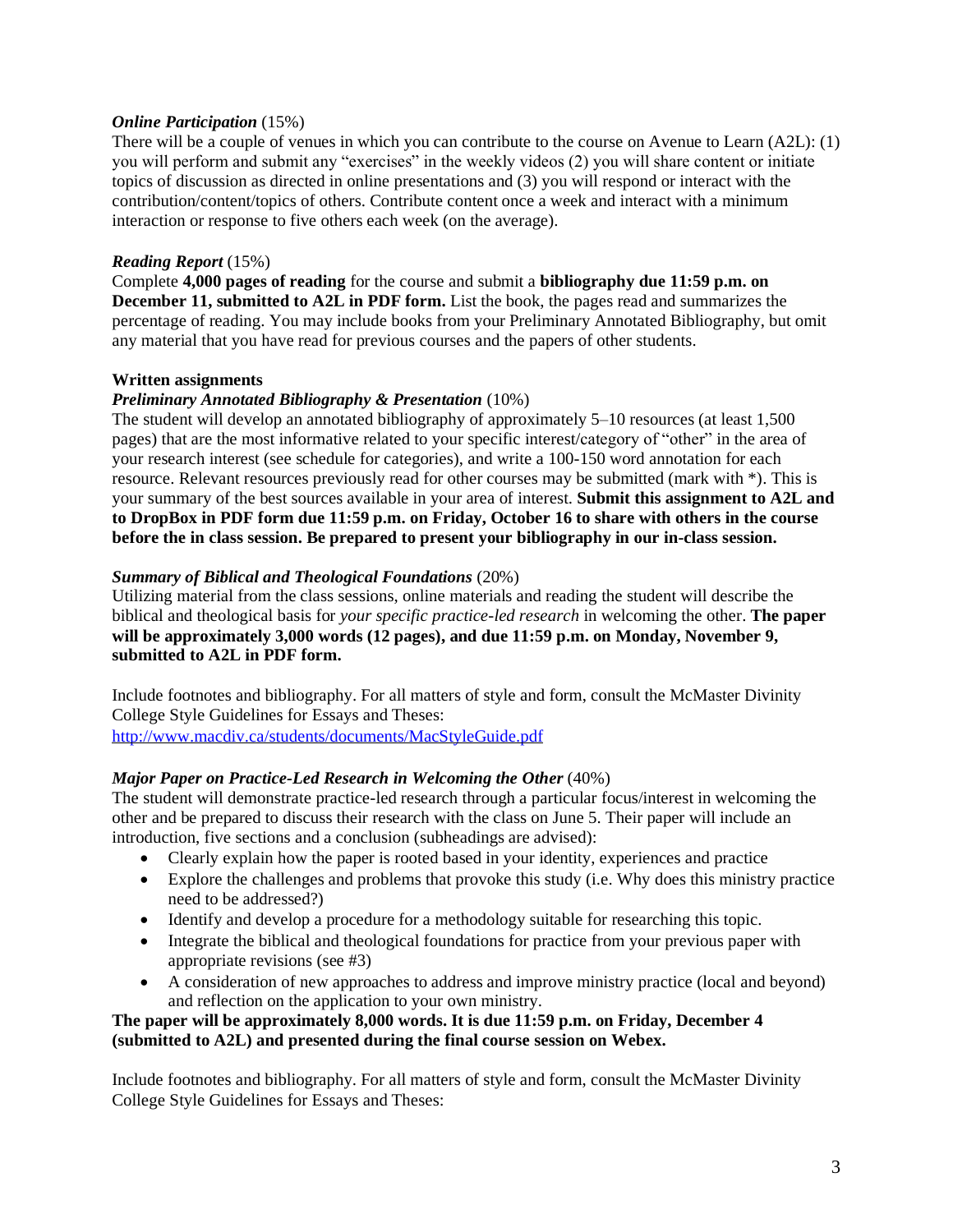<http://www.macdiv.ca/students/documents/MacStyleGuide.pdf>

#### *Class Presentation*

Present/summarize where they are in their research to the class the closing Webex session online (TBA)**.** The student may choose to make their papers available to the rest of the course in DropBox. All papers must be submitted to A2L (but also DropBox for sharing).

If the student fails to submit the paper on time, a late penalty of 2% a day will be applied to the paper's final grade until 7 days, when it will be 5% a day. **No papers will be accepted after Friday, December 11.**

#### **Course Assessment Summary**

| $\triangleright$ Online Participation                              |     | 15% |
|--------------------------------------------------------------------|-----|-----|
| $\triangleright$ Reading                                           |     | 15% |
| $\triangleright$ Preliminary Annotated Bibliography & Presentation | 10% |     |
| $\triangleright$ Summary of Biblical and Theological Foundations   |     | 20% |
| $\triangleright$ Paper on Welcoming the Other                      | 40% |     |

## **Classroom Behavior**

#### *Attendance*

Students are required to be present for the face to face sessions on May  $7 \& 8$ . Students are expected to stay for the entire class sessions, unless arranged in advance.

## *Participation*

Please respect the opinions of others without disrespect or ridicule, even if you do not agree with them. However, feel free to respond logically and critically in an orderly manner. Similarly content in all papers should be irenic while it may critique alternate positions.

Students are not expected to be doing work on any other subject except that which is appropriate in the course outline.

Students are not to carry on off-topic conversations in class in person, the phone or on the internet..

We will eat and drink in class—please help with set up and clean up.

Students who fail to respect these guidelines will be dismissed from the class with consequences.

#### **MDC Policies**

#### *Academic Honesty*

Academic dishonesty is a serious offence that may take any number of forms, including plagiarism, the submission of work that is not one's own or for which previous credit has been obtained, and/or unauthorized collaboration with other students. Academic dishonesty can result in severe consequences, e.g., failure of the assignment, failure of the course, a notation on one's academic transcript, and/or suspension or expulsion from the College.

Students are responsible for understanding what constitutes academic dishonesty. Please refer to the Divinity College Statement on Academic Honesty ~ [http://www.mcmasterdivinity.ca/programs/rules](http://www.mcmasterdivinity.ca/programs/rules-regulations)[regulations](http://www.mcmasterdivinity.ca/programs/rules-regulations)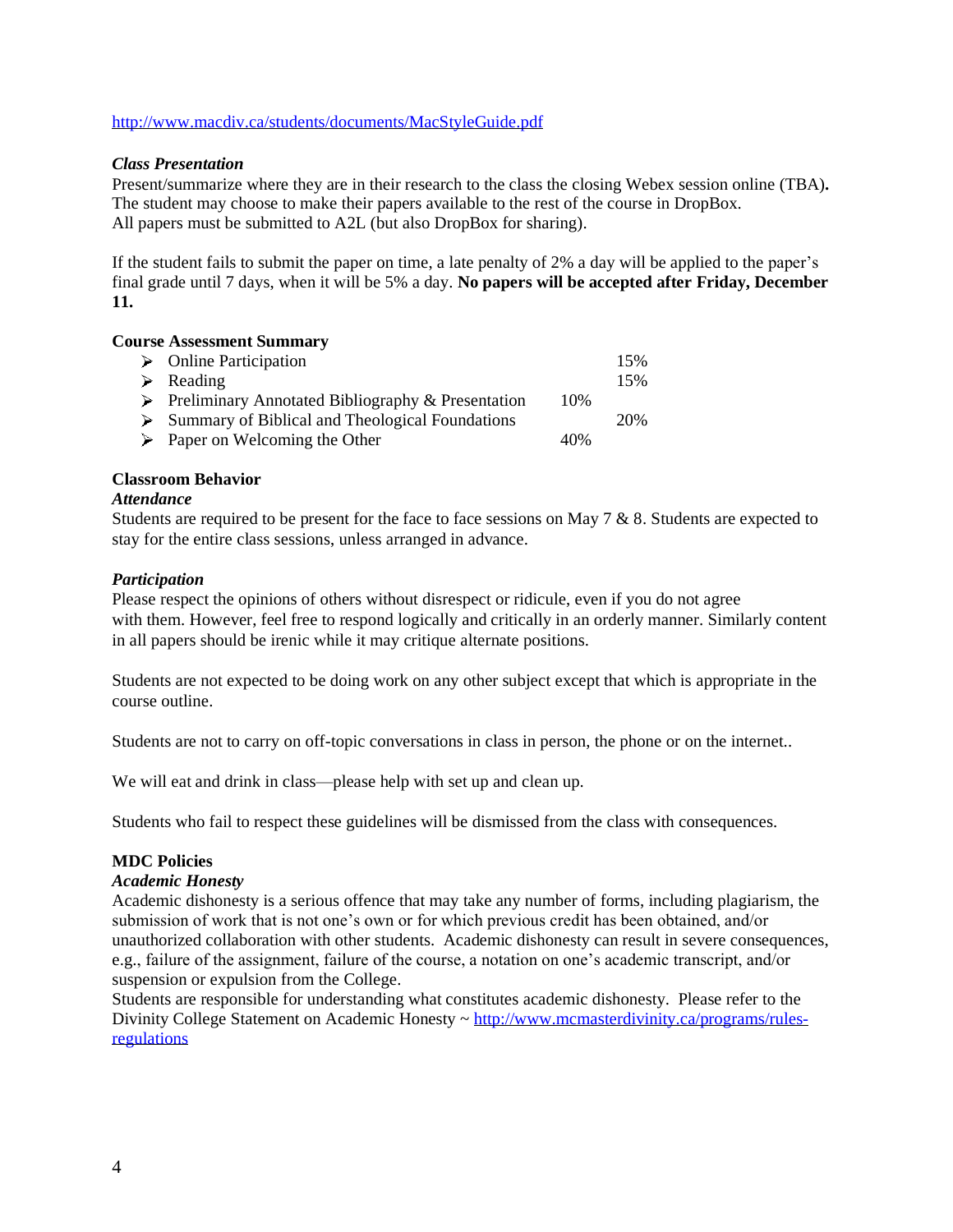## *Gender Inclusive Language*

McMaster Divinity College uses inclusive language for human beings in worship services, student written materials, and all of its publications. In reference to biblical texts, the integrity of the original expressions and the names of God should be respected. The NRSV and TNIV are examples of the use of inclusive language for human beings. It is expected that inclusive language will be used in chapel services and all MDC assignments.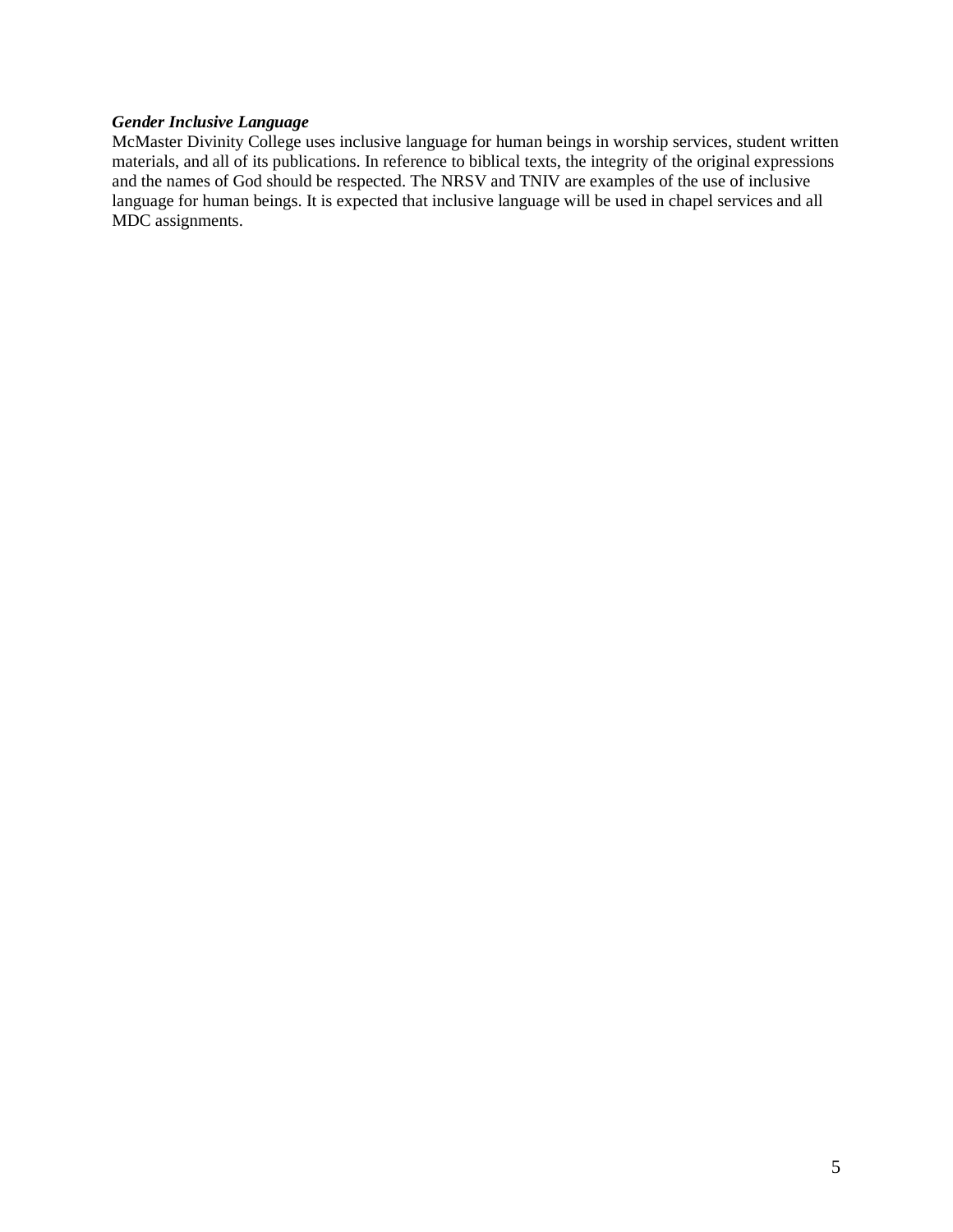## *Style*

All stylistic considerations (including but not limited to questions of formatting, footnotes, and bibliographic references) must conform to the McMaster Divinity College Style Guidelines for Essays and Theses

Failure to observe appropriate form will result in grade reductions.

#### **Appointments & office hours**

Contact me if I can assist you in any way via A2L or e-mail: westfal@mcmaster.ca Phone: 289-238-9836 There are no set office hours, but I am available by appointment

## **Disclaimer**

This syllabus is the property of the instructor and is prepared with currently available information. The instructor reserves the right to make changes and revisions up to and including the first day of class.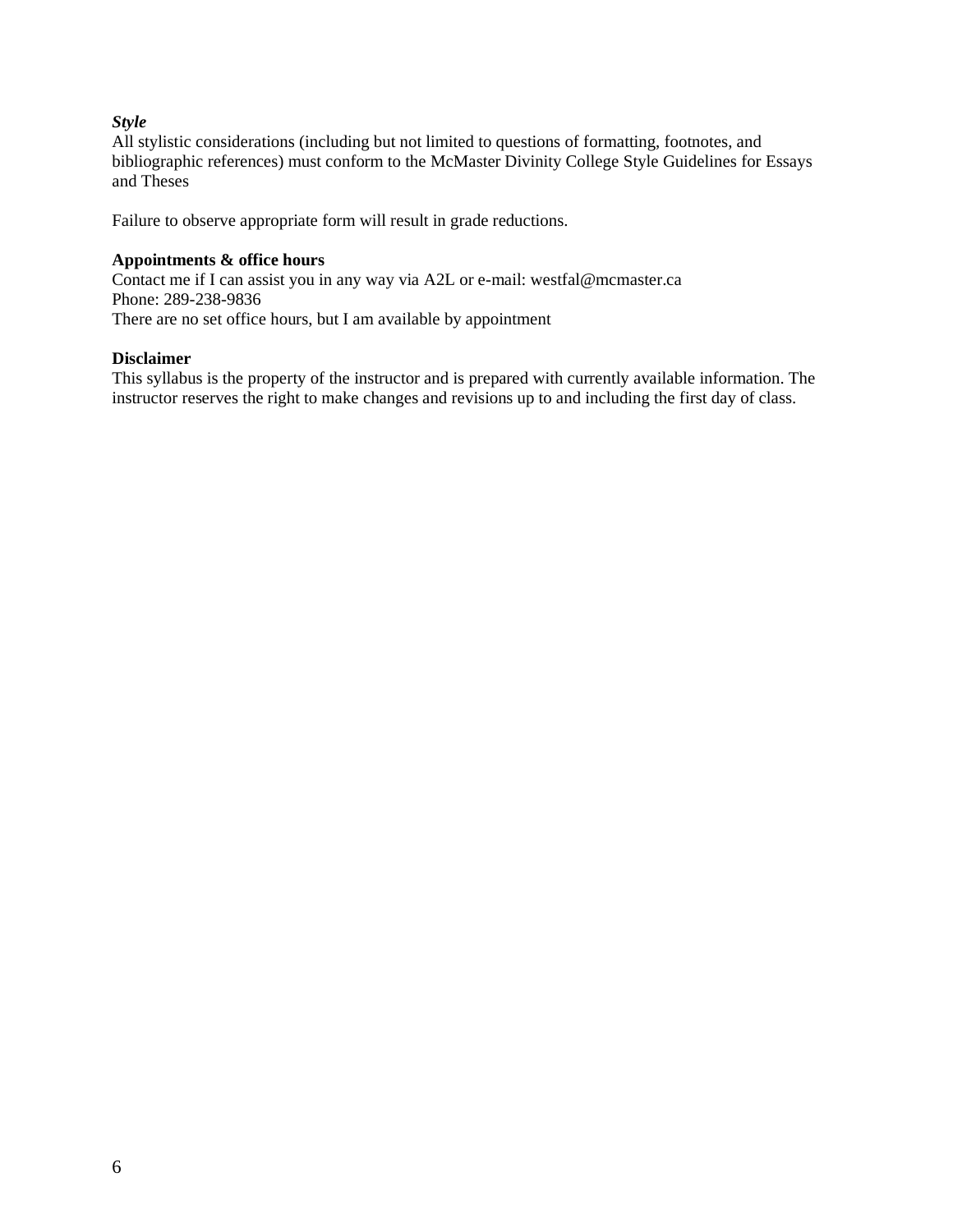## **Course Schedule**

#### *Week 1*:

**Webex Online Introduction to the Course: Tuesday, September 15, 6:30–8:30 p.m. Self –Introduction: Establishing our own identities (intersectionality): Who are "we"?**

Faith Race Nationality Location Gender Sexuality Class Education

*Week 2: September 21–25* 

Online video and discussion forum Life maps, theological reflection and practice-led discipline: tools to clarify what is "practiceled": explore identity, experiences and practice

*Week 3: September 28–October 2* Pooling of our resources on the other A biblical theology of welcome, Part 1 A theology of Welcome: empathy, incarnational presence, invitation, friending, becoming the other

*Week 4: October 5–9*

Biblical theology, Part 2 Theologies, Theories and Philosophies Social Identity theory Spatial theory Post-Colonial Interpretation, Liberation Theology Identifying and utilizing methodologies

*Week 5; October 12–16*

Introduction to categories of other Online video, discussion forum Faith Race Nationality **Culture** Gender Class Education Those with limited resources (income, options, genetics) Sexuality Victims **Perpetrators** Those who suffer consequences of their own behavior *Preliminary Annotated Bibliography due 11:59 p.m. on Friday, October 16*

*Week 6: October 19–24* Hybrid in-class sessions